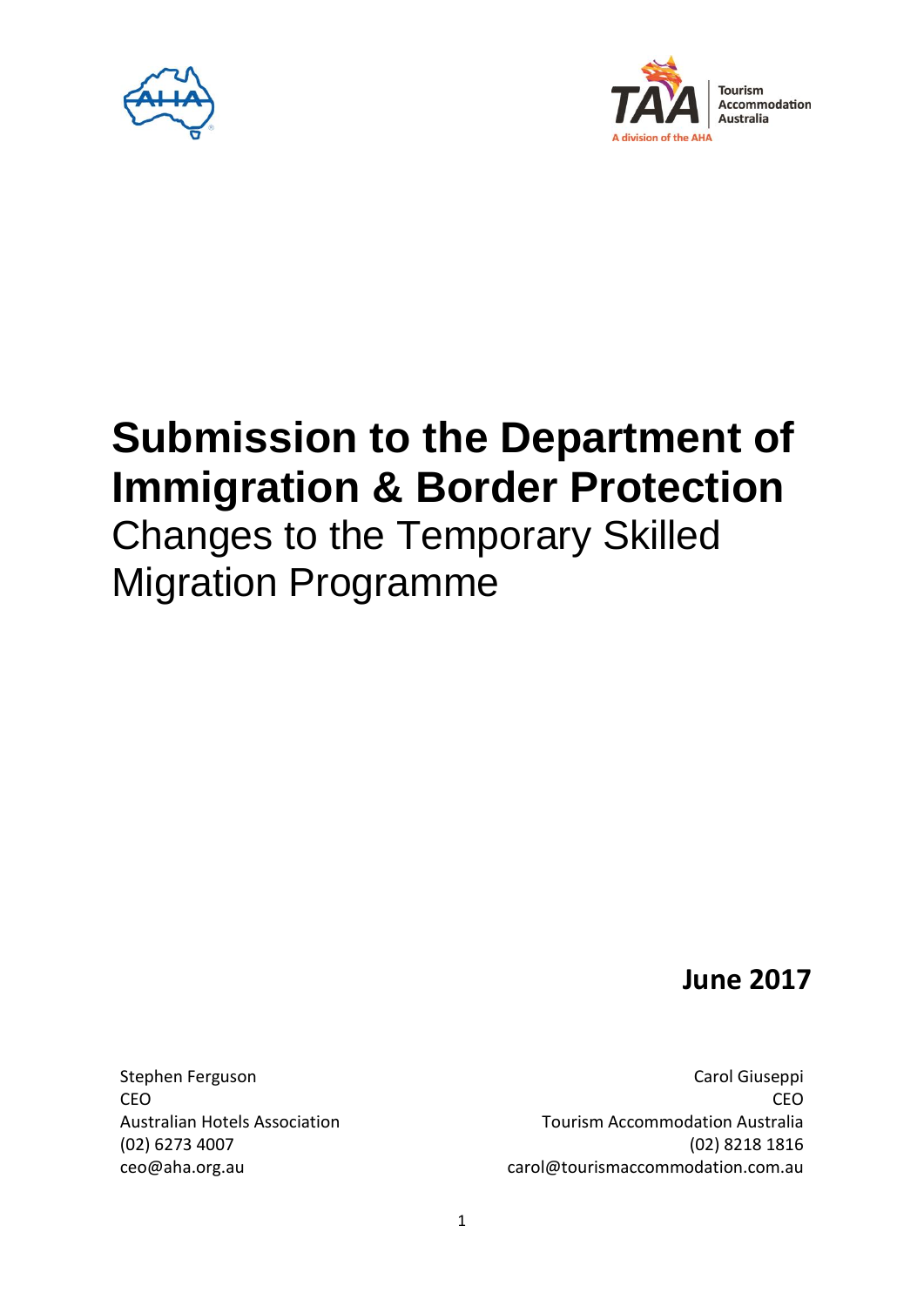



### **Contents**

| $1_{\cdot}$ |         |  |  |  |
|-------------|---------|--|--|--|
| 2.          |         |  |  |  |
|             |         |  |  |  |
|             |         |  |  |  |
|             |         |  |  |  |
| 3.          |         |  |  |  |
|             |         |  |  |  |
|             | $h_{-}$ |  |  |  |
|             | C.      |  |  |  |
|             |         |  |  |  |
| 4.          |         |  |  |  |
| 5.          |         |  |  |  |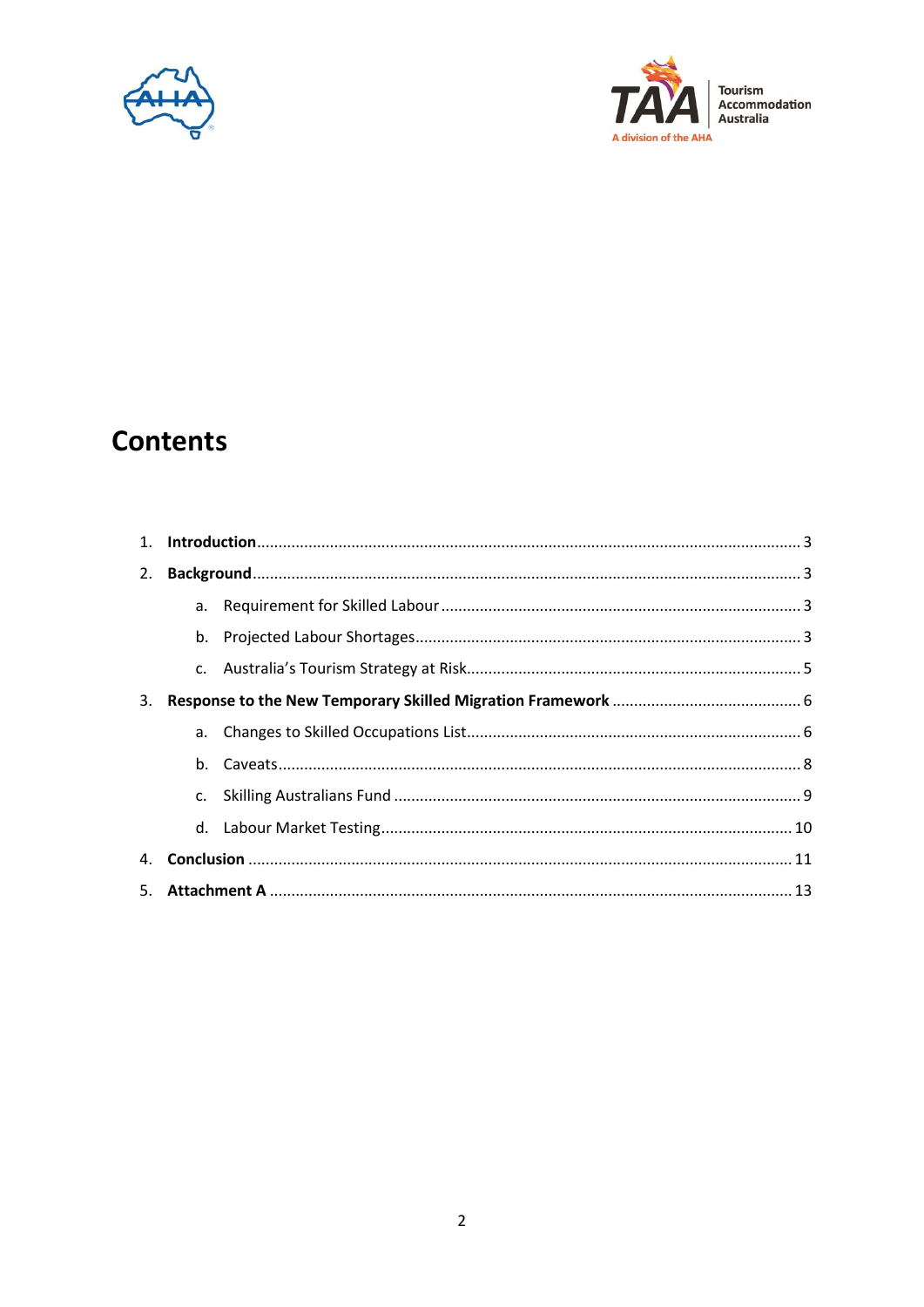



#### **1. Introduction**

Following the announcement of the Government's new temporary skilled migration framework and our discussion, we are writing to you outlining specific feedback from Tourism Accommodation Australia (TAA) and Australian Hotel Association (AHA) members on the 457 visa reforms that were announced by Government in late April.

TAA is the peak industry association representing the hotels, motels and serviced apartments in Australia's \$7.8 billion accommodation sector, and is a division of the AHA. Together, AHA and TAA represent over 5000 employers of labour in the hospitality and tourism industry spread through branches in every state and territory across Australia. Our members employ 270,000 workers, generate over \$12 billion of economic benefit and support in excess of 50,000 community groups.

The tourism accommodation sector supported some 184,110 jobs in 2015-16 (85,710 jobs through direct impacts and 98,399 jobs through flow-on impacts). This accounts for 18.3% of jobs supported by the tourism industry as a whole and 1.8% of total jobs supported by the Australian economy. Jobs supported by the tourism accommodation sector contributed over \$11.7 billion to Australian household incomes. Temporary skilled migrant workers represent roughly 6.2% of the accommodation sector workforce<sup>1</sup>.

#### **2. Background**

#### **a. Requirement for Skilled Labour**

Employing Australian workers is always the first priority of hospitality businesses because it is the most efficient and cost effective way of sourcing labour, including skilled labour. However, restricted labour market mobility, seasonality of demand particularly in regional areas, considerable growth in consumer demand, labour competition from other sectors and a lack of appetite for careers in hospitality and tourism<sup>2</sup> all combine to create substantial labour market gaps across the industry.

As a result employers in the hospitality and tourism industry continue to need access to a flexible and affordable temporary skilled migrant framework responsive to the sector's specific needs.

#### **b. Projected Labour Shortages**

In October 2015, Deloitte Access Economics' Australian Tourism Labour Force Report estimated that the actual labour and skills shortage in the tourism and hospitality industries was 38,000 positions. It forecast a skilled labour shortage of 60,000 positions by 2020. This report did not account for policy changes, meaning that the changes to the skilled migration programme could exacerbate this forecasted skilled labour shortage. Additionally, it did not account for the huge growth in accommodation rooms projected to 2022 (consisting of more than 100 new hotels and 30,000 rooms in the pipeline) which will increase the industry's demand for skilled labour.

**.** 

<sup>1</sup> Tourism Accommodation Australia, *Labour Trends in Accommodation Survey* (2015)

<sup>2</sup> Colmar Brunton, *Tourism and Hospitality Careers Report 2016*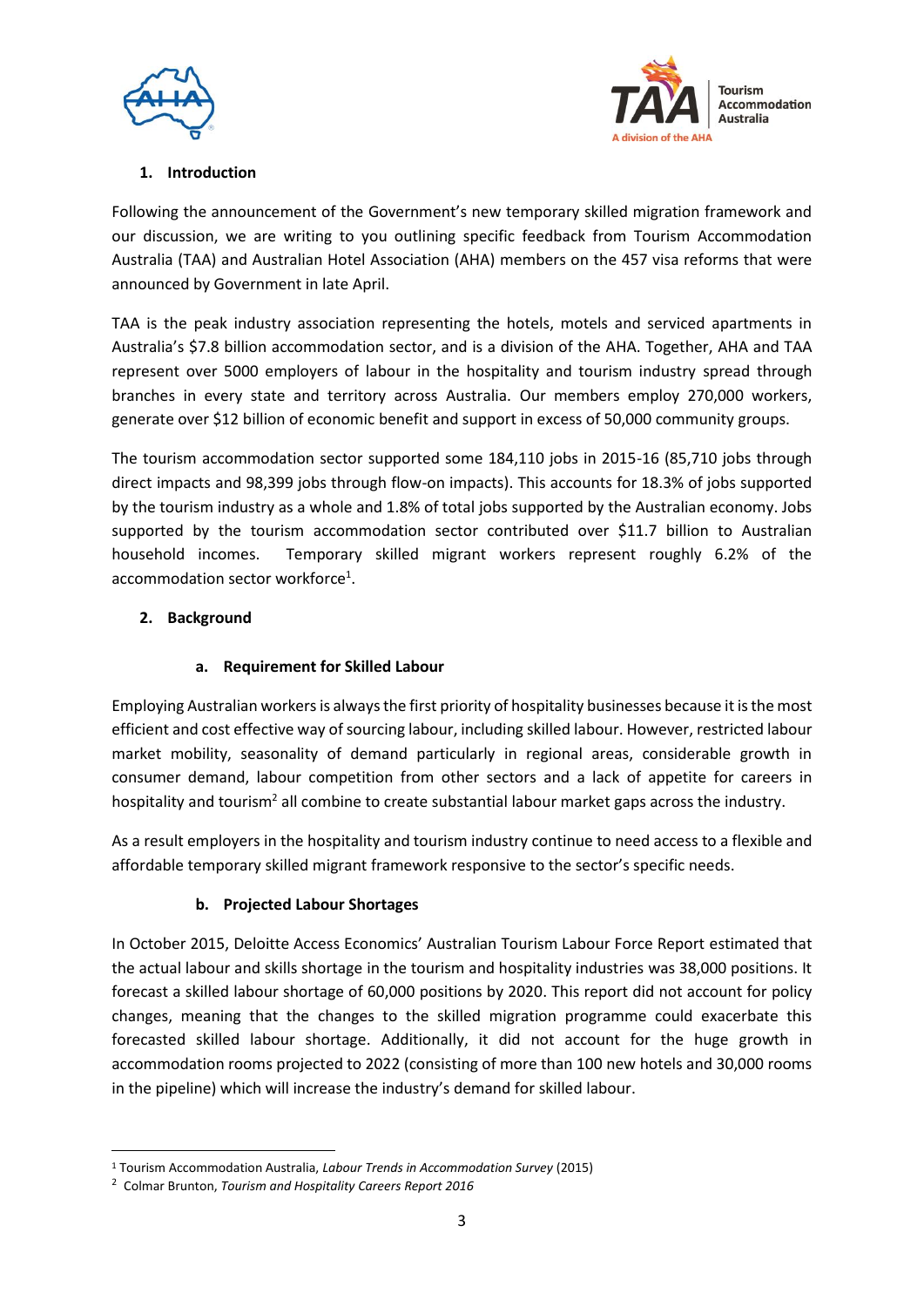



| Occupation                      | Accumulated Demand for             | Accumulated<br><b>Skilled</b><br>Labour |
|---------------------------------|------------------------------------|-----------------------------------------|
|                                 | <b>Skilled Workers (2015-2020)</b> | <b>Shortage (2015-2020)</b>             |
| Café and Restaurant Managers    | 5,365                              | 3,432                                   |
| Chefs                           | 7,603                              | 3,356                                   |
| <b>Hotel and Motel Managers</b> | 2.243                              | 1,535                                   |
| Total                           | 15.211                             | 8,323                                   |

Source: DAE Australian Tourism Labour Force Report

Additionally, TAA (NSW)'s *Hotel Labour Benchmarking Study 2015* demonstrated that, regarding cooks, the accommodation sector is already experiencing skills shortages and moderately-high staff shortages. For chefs, there is a very high skills shortage and a high staff shortage. In addition, there is a moderately-high staff shortage of restaurant managers.<sup>3</sup>

The Department of Employment's *Occupational Skills Shortages* report analyses the current availability of chefs on a state by state basis. Please refer below.

| State/Territory       | <b>Current Labour</b><br><b>Market Ranking</b>                                 | <b>Notes</b>                                                                                                                                                                                                                                                                    |
|-----------------------|--------------------------------------------------------------------------------|---------------------------------------------------------------------------------------------------------------------------------------------------------------------------------------------------------------------------------------------------------------------------------|
| <b>ACT</b>            | <b>Regional and</b><br>Metropolitan<br>Shortage                                | Employers seeking chefs had significant difficulty<br>attracting suitable applicants, with half the surveyed<br>vacancies unfilled in 2016. Just 0.8 applicants per<br>vacancy were considered suitable. Shortages of chefs<br>have been evident for most of the past decade.   |
| <b>NSW</b>            | <b>Regional and</b><br>Metropolitan<br>Shortage                                | Shortages of chefs are evident across New South<br>Wales, with around 60% of surveyed vacancies<br>remaining unfilled and employers considering 0.5<br>applicants per vacancy to be suitable.                                                                                   |
| Northern<br>Territory | <b>Regional and</b><br>Metropolitan<br>Shortage                                | The Northern Territory continues to experience a<br>shortage of chefs. In 2016, 39% of vacancies were<br>unfilled. The most recent research shows there were<br>not sufficient number of suitable qualified applicants<br>with the skill sets and experience to fill vacancies. |
| Queensland            | <b>Regional Recruitment</b><br><b>Difficulty</b>                               | 40 per cent of vacancies for chefs remain unfilled, with<br>the majority in regional areas. Some regional<br>employers found it difficult to fill vacancies due to<br>issues such as remuneration, shifts, and relocation or<br>commuting arrangements.                         |
| Victoria              | <b>Recruitment Difficulty</b><br>of positions in fine<br>dining establishments | The most common reason for unfilled positions was a<br>lack of applicants with either suitable skills or<br>experience. Almost 20% of non-metropolitan<br>employers advised they did not consider any applicant<br>suitable for their advertised vacancy.                       |

**Existing Nationwide Shortage of Chefs**

Source: *Department of Employment*

**.** 

<sup>3</sup> Tourism Accommodation Australia, *Labour Trends in Accommodation Survey* (2015)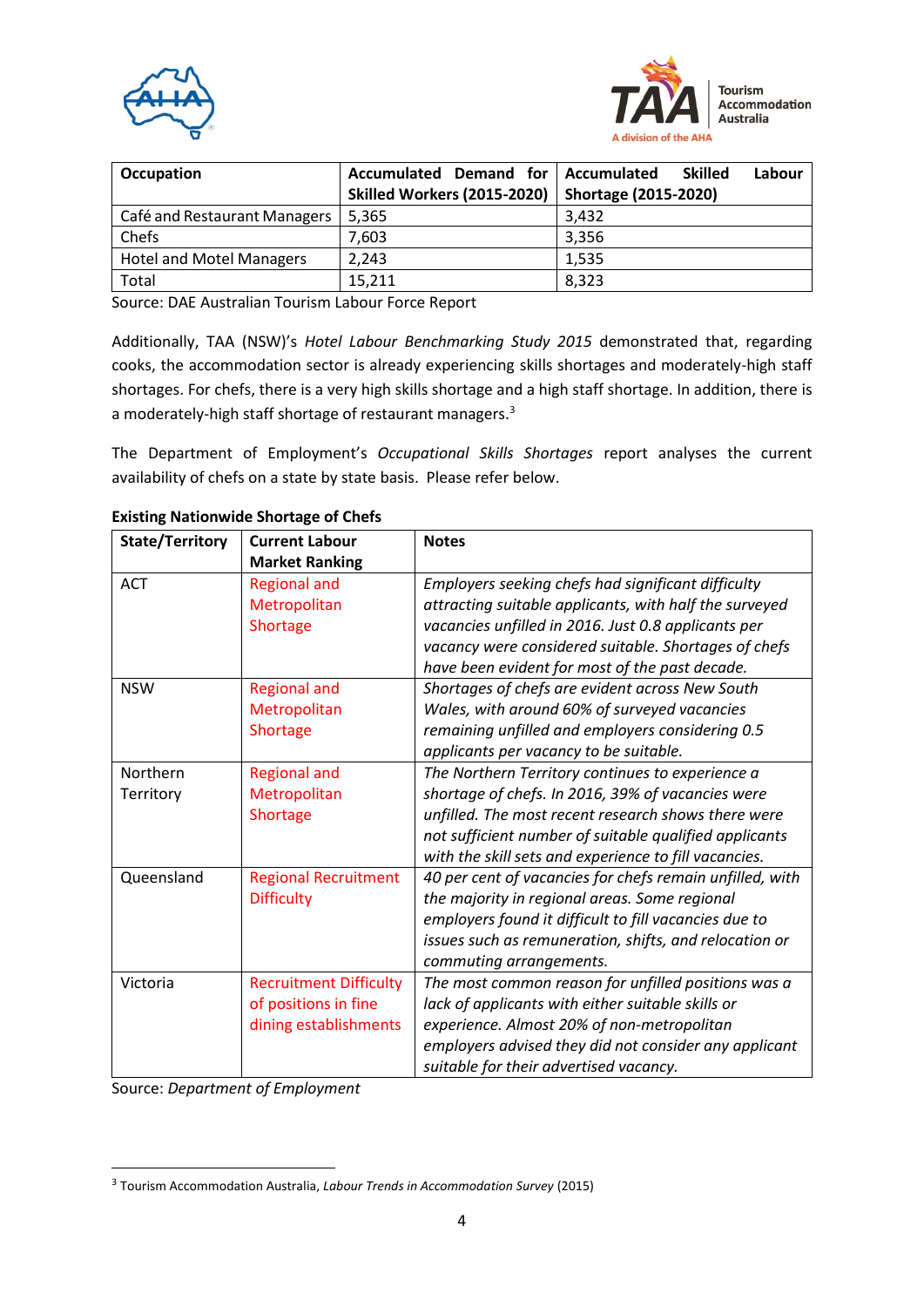



The Department of Employment acknowledges that shortages of chefs are evident in New South Wales, Queensland, the ACT, Northern Territory and Victoria. The Department has determined that shortages of skilled food-trades labour at present are likely due to the low increase in labour supply with apprenticeship and traineeship completions at their lowest since 2008-09.<sup>4</sup> The Department also determined that food-trades labour shortages will continue to persist 'given the projected employment growth and the low number of completions from food trades apprenticeships.<sup>'5</sup>

#### **c. Australia's Tourism Strategy at Risk**

In response to research that showed that great food, wine and local cuisine is a major factor influencing holiday decision making for 38% of consumers across 15 of Australia's key tourism markets, Tourism Australia's *Restaurant Australia* campaign has become a key driver of international visitation to Australia. In terms of marketing Australia to international visitors, the food and wine strategy is as much of a strategic advantage as Australia's aquatic and coastal offering. Australia's growing shortage of qualified chefs and cooks is placing this key element of our tourism strategy at risk.

Since the start of *Restaurant Australia* in December 2013, food and wine spend by international visitors has grown by 25%, or more than \$1 billion. Food and wine consumption accounts for one in every five dollars spent by international tourists in Australia, clearly demonstrating its contribution to the visitor economy and Australia's overall tourism exports.

The demand for chefs and cooks is directly influenced by consumption within the tourism and hospitality industry, with increased visitation providing greater opportunity for direct and indirect employment opportunities. To capitalise on the extraordinary potential of the food and wine strategy to increase international visitation and economic growth, Australia needs to be able to attract, develop and retain qualified chefs and cooks from all available labour sources – locally and overseas. In addition, if Australia's food offering is to remain innovative and competitive we need to access chefs who can prepare food that is appropriate for all cultures.

**.** 

<sup>4</sup> Department of Employment, *Labour Market Research – Food Trades* (2016)

<sup>5</sup> Department of Employment, *Labour Market Research – Food Trades* (2016)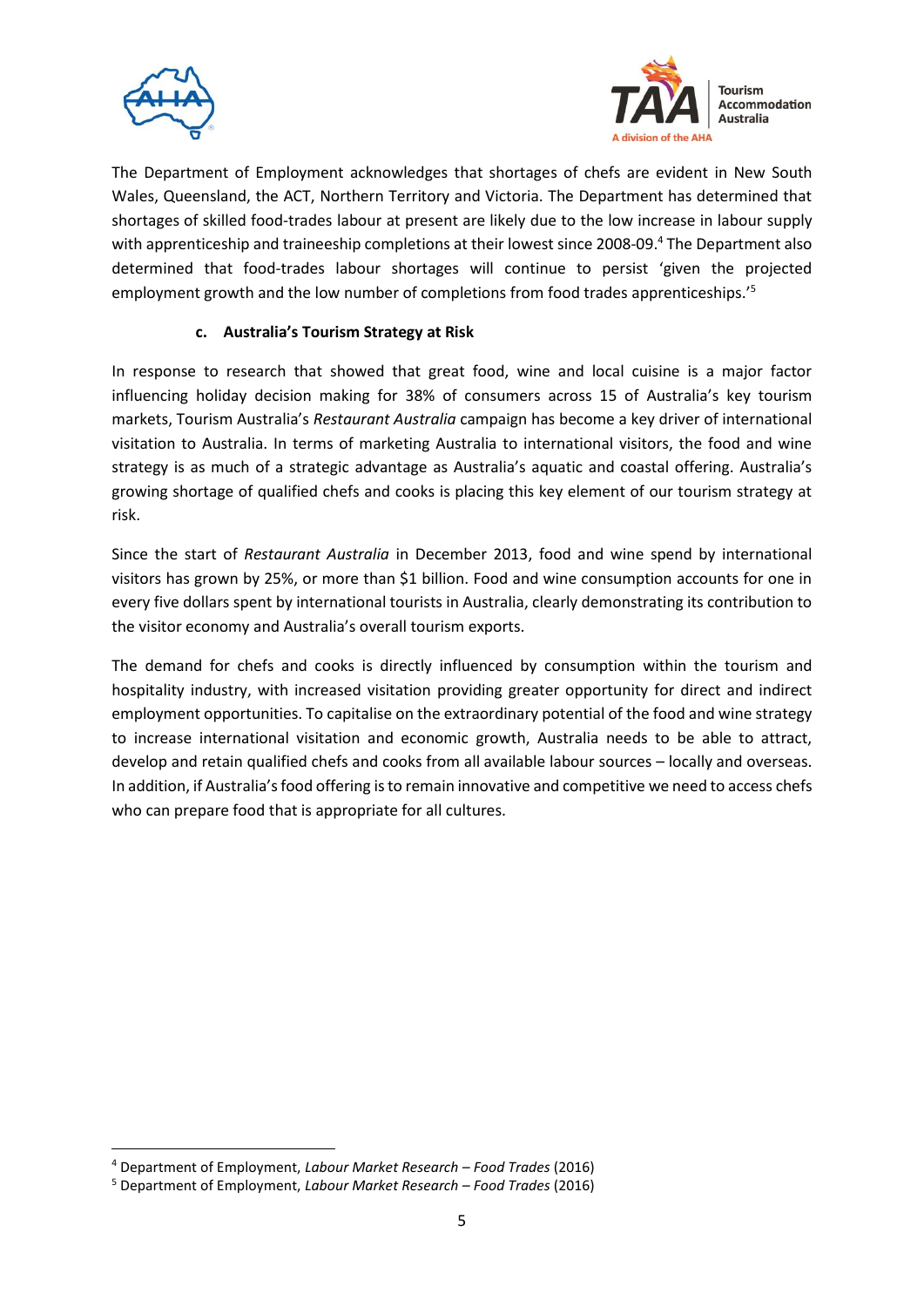



#### **3. Response to the New Temporary Skilled Migration Framework**

TAA and AHA support the new temporary skilled migration framework in principle, particularly the policy intent to ensure that the use of the 457 visa (and the Temporary Skills Shortage Visa from March 2018) continues to allow employers sustainable and immediate access to fill genuine skilled workforce shortages without becoming a de-facto permanent residency programme. However, we do have ongoing specific concerns regarding the revised skilled occupation lists, the wording of particular occupation caveats, the operation of the Skilling Australia Fund and labour market testing.

#### **a. Changes to Skilled Occupation Lists**

TAA and AHA appreciate the intent of differentiating the two skills streams – Short-term Skilled Occupations List (STSOL) and the Medium and Long Term Skilled Shortage List (MLTSSL) – with the former used to temporarily fill immediate shortages while the latter addressing chronic shortages by retaining a pathway to permanent residency.

#### **Short-term Skilled Occupations List**

Two areas on the short term list where we have significant concerns around the lack of pathways to permanent residency are Café and Restaurant Managers and Cooks. In both these occupations, demand far outstrips the local supply of available skilled labour, primarily because it is very hard to attract people into the industry (for the reasons canvassed in Colmar Brunton's *Tourism and Hospitality Careers Report 2016*). For the ongoing productivity of Australia's tourism and hospitality sectors, it is of critical importance that these occupations on the STSOL remain able to attract a high quality of temporary skilled migrant labour. It should be acknowledged that the removal of permanent residency eligibility for occupations on the STSOL has the capacity to exacerbate existing labour and skills shortages in the tourism and hospitality industries.

*Cooks:* We understand that Cooks remain the most nominated occupation within the 457 programme accounting for approximately 7% of visas issued and that the Department has significant concerns at the high turnover of this occupation.

It is important however for government to note that the removal of the pathway to permanent residency will decrease the number of cooks seeking to work in Australia as temporary skilled migrants. Many temporary skilled migrants employed as cooks become, post-approval of permanent residency, valued long-term employees in the hospitality and tourism industries and transition into chefs, an occupation with well-document skilled labour shortages. Please refer to Attachment A which outlines the distinction between a chef and a cook.

With employment expected to increase in all food trade occupations, chefs are expected to account for the majority of new jobs. Shortages are likely to persist, at least in the short-term, given the projected employment growth and the low number of completions from food trades apprenticeships.

An adequate supply of cooks is important to sustaining the availability of chefs to fill senior and finedining roles over the medium and long term. To support the growing demand for chefs in Australia's hospitality and tourism industries ….. our primary recommendation is that the occupation of cook is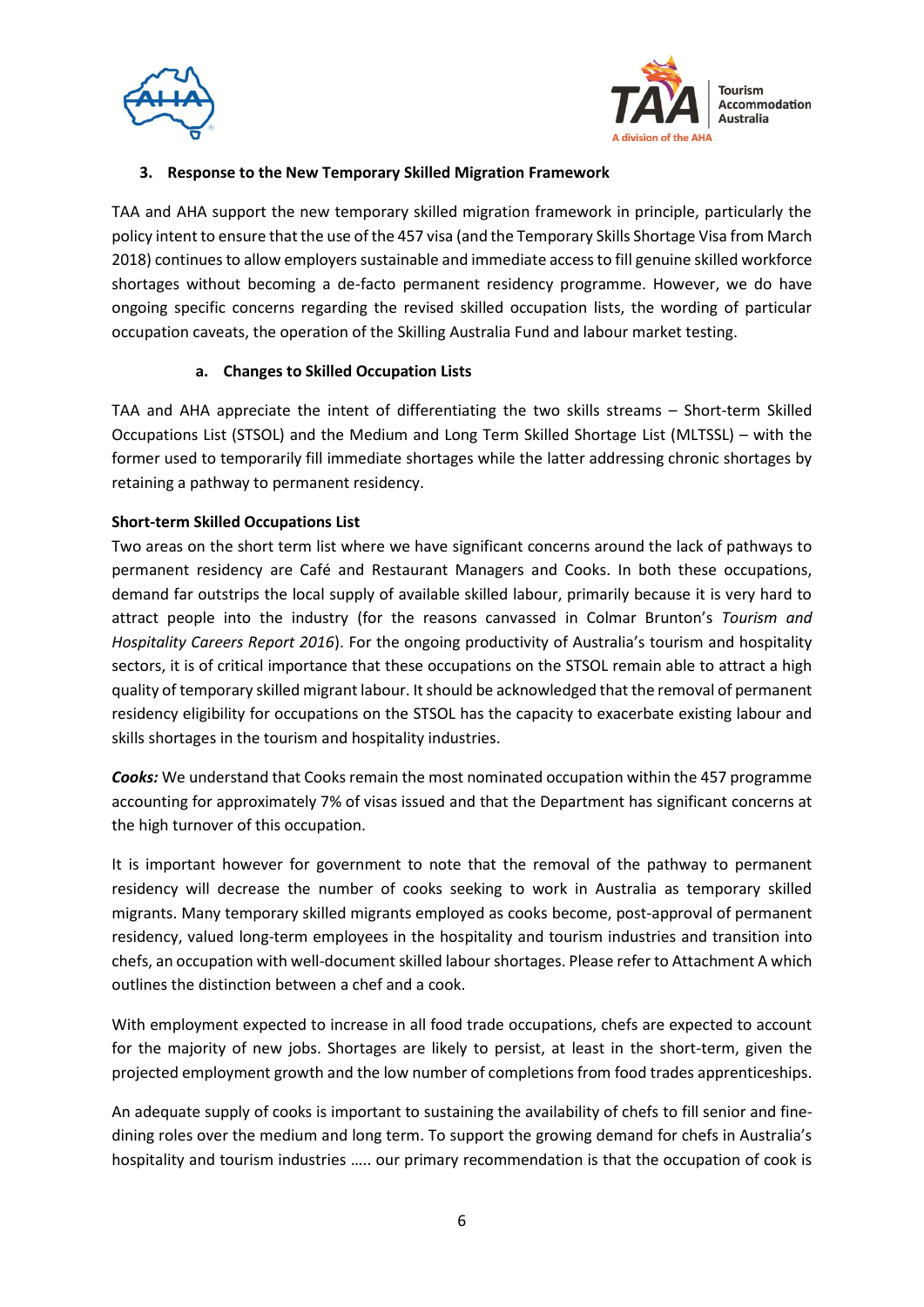



provided with a pathway for permanent residency. The simplest way for this to occur is by including the occupation on the MLTSSL.

If the Department determines that the occupation of cook should be maintained on the STSOL, TAA and AHA would appreciate an alternative pathway being available for cooks to access permanent residency. One such pathway could be that a temporary skilled migrant employed as a cook on a twoyear TSS visa who completes a relevant Diploma during this initial visa period be permitted to make a new on-shore TSS application to be employed as a chef under the MLTSSL and be granted visa eligibility of up to four years.

#### **Recommendation:**

- The occupation of Cook to be moved to the MLTSSL.
- In order to ensure a sustainable labour supply, temporary skilled migrants employed as cooks to have access to a pathway to permanent residency.

*Café and Restaurant Manager:* Demand for café and restaurant managers is expected to increase by 21.4% to 2020, requiring an additional 15,000 workers in this occupation. The accumulated skills labour shortage over this period is estimated to be 3,432. This is despite the occupation providing an attractive avenue for career progression for hospitality workers, offering multiple career pathways, well-remunerated competitive salaries and consistent pay increases<sup>6</sup>.

In conjunction with a number of tourism and hospitality industry associations, TAA provided a submission to the Government in November 2016 which strongly advocated for the inclusion of café and restaurant manager on the Skilled Occupations List, now the MLTSSL.

#### **Recommendation:**

**.** 

 Given the well-documented existing labour shortages and the anticipated exacerbation of these shortages over the medium and long-term, the occupation of Café and Restaurant Manager to be moved to the MLTSSL.

#### **Medium and Long-term Skilled Shortage List**

*Chefs:* As outlined in Attachment A, the position of chef is clearly distinct from the position of cook. There is a wealth of data outlined in Section 2 of this submission demonstrating both the existing and projected shortages of chefs in the tourism and hospitality industries. The continued availability of adequately skilled labour to fill chef vacancies is fundamental to the growth opportunities of the tourism and hospitality industries. TAA and AHA commend the Department for recognising that the occupation of chef needs to be included on the MLTSSL. TAA and AHA would like to take the opportunity to reaffirm the importance that chefs remain on the MLTSSL and have a pathway to permanent residency.

<sup>6</sup> National Restaurant Association Educational Foundation, *Do the Math: The Restaurant Industry's Equation for Career Success* (2014)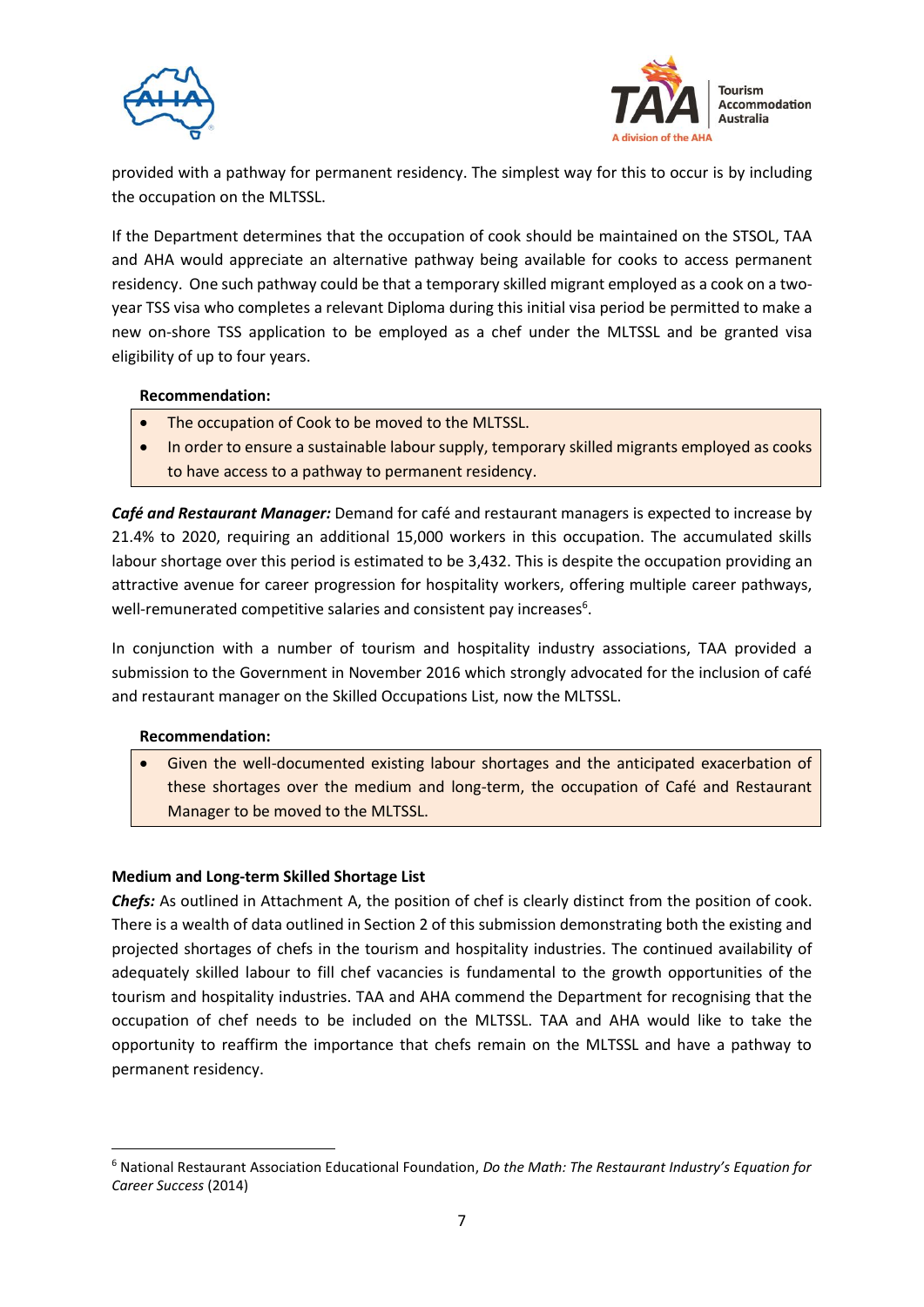



#### **Recommendation:**

 The occupation of Chef to remain on the MLTSSL until there is both empirical and anecdotal evidence base proving that the local supply of chefs is sufficient to meet industry's requirements.

#### **b. Caveats**

TAA and AHA believe that placing caveats on certain occupations is an effective means of guaranteeing integrity in the temporary skilled migration programme. However, two separate caveats that apply to a total of four positions are broad to the point of excluding those occupations altogether.

The caveat placed on Café or Restaurant Manager, Chef and Cook positions excludes roles in 'limited service restaurants', including 'fast casual restaurants'. The term 'fast casual restaurant' is a predominantly American term referring to establishments without full table service but offering higher quality food (i.e. less frozen or processed ingredients). It is an intermediate concept between casual dining and fast food, and typically priced accordingly. The emergence of this type of restaurant is a reflection of changing consumer preferences. Because it is not a well-recognised term, TAA and AHA are concerned that 'fast casual restaurants' could unintentionally exclude positions in a suite of casual dining restaurants where there is skilled food preparation, such as Roadhouse Bar & Grill at Atura Blacktown or Oak Bar & Grill at Alpha Eastern Creek.

#### **Recommendation:**

- The definition of 'limited service restaurant' to be tightened to highlight the importance of food preparation instead of food delivery by including the statement "*A limited service restaurant is one where there is minimal quality food preparation on site"*, followed by examples of excluded premises such as fast food, takeaway premises, cafes, and pizza restaurants.
- The term 'fast casual restaurant' to be removed from the list of examples of a limited service restaurant.

TAA and AHA are also concerned by the caveat on Hotel or Motel Manager positions that exclude roles '*which predominantly have responsibility for managing hotel or motel staff*' from 457/TSS visa eligibility. This caveat ignores the reality of hotel and motel management positions, particularly in light of the increasing centralisation of business functions within the head office of a management operating brand. The responsibility for organising and controlling the operations of a hotel or motel is underpinned by effective management of staff.

#### **Recommendation:**

 The caveat on Hotel or Motel Manager to state: *Excludes positions that do not have a combination of operational and staff management responsibilities*.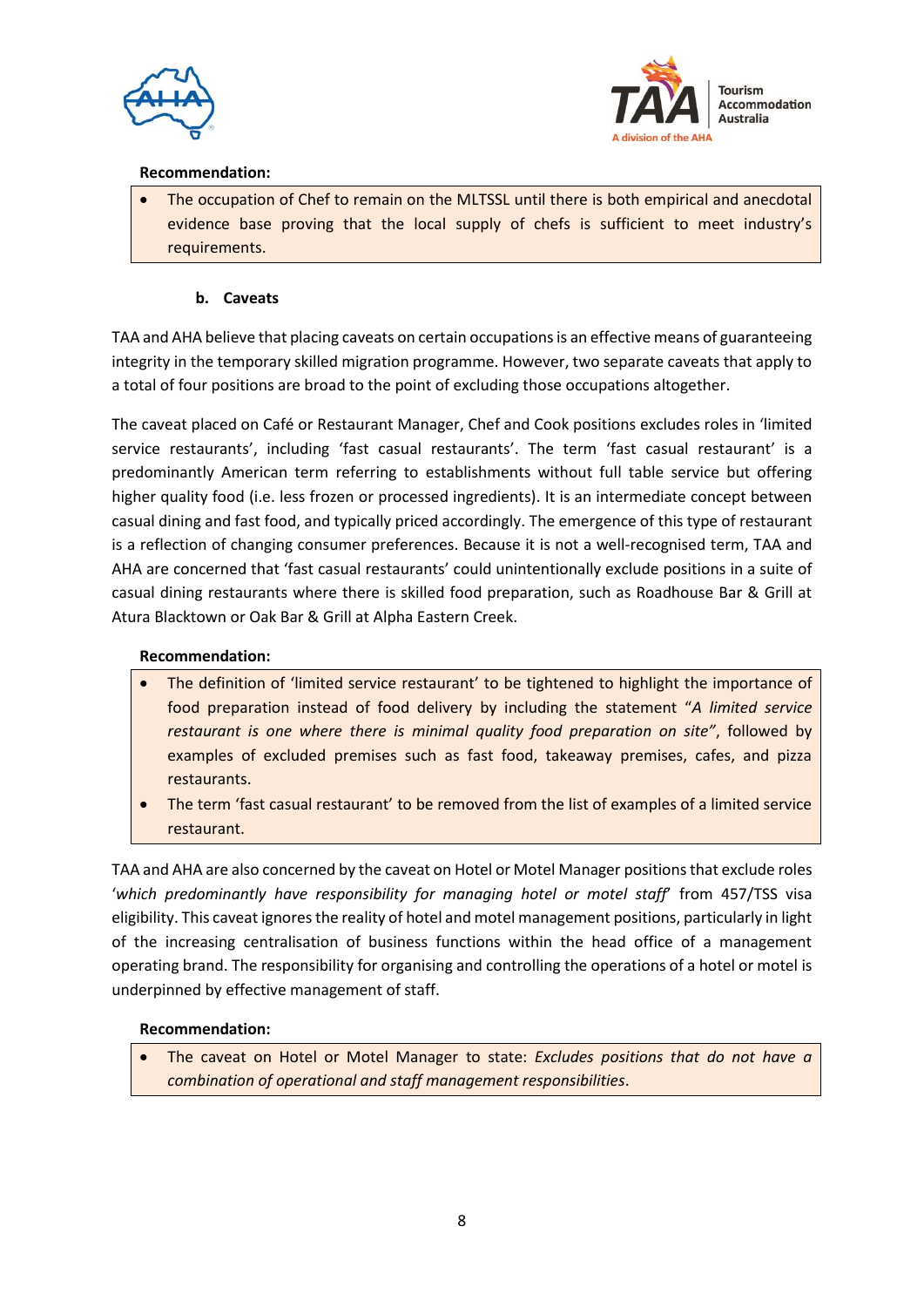



#### **c. Skilling Australians Fund**

In the 2017-18 Budget, the Government announced the Skilling Australians Fund. We appreciate that the annual contribution to the Fund, based on the number of sponsored overseas employees, is a much more objective criterion for assessment purposes than the current Training Benchmark requirement. We commend the government for direct hypothecation of the amounts collected to a Fund that invests in apprenticeships and traineeships.

However as outlined in our submission of July 2015 in response to the 457 Integrity Review, most accommodation chains and larger accommodation businesses have existing brand requirements to invest a minimum of 1% of annual payroll costs on internal training and often more. These businesses have a demonstrable commitment to up-skilling employees in order to deliver higher levels of service and remain competitive.

We believe that an employer's direct and identifiable training costs, including the costs of employing apprentices and registered trainees, should be recognised and that those businesses already heavily investing in their future workforce should be rewarded through a tiered contribution system. Businesses already making sizable contributions to attract, skill and retain labour should not be required to make the same contribution to the Skilling Australians Fund as businesses that have no existing commitment to attracting, skilling and retaining labour.

This would recognise and reward existing and effective training being undertaken by employers. It would also serve as an incentive to employers to hire more apprentices and trainees. TAA and AHA are concerned that given all businesses operate with finite training budgets, monies extracted by Government for the purpose of a generic training fund become monies not available for training current employees. It defeats the policy intent of the employer training contribution if the Skilling Australians funds are collected at the expense of existing internal training programmes.

#### **Recommendation:**

 The employer contribution scheme to be tiered in recognition that businesses making demonstrable investment in internal training programmes ought to have a lesser contribution to the Skilling Australians Fund than businesses making no investment in Australia's future workforce. The alternative is that revenue for the Skilling Australians Fund will be collected at the expense of existing internal training programmes.

In order to ensure the sustainability of Australia's local labour supply, it is important that money collected into the Skilling Australia Fund is spent proportionately on skills and training programmes targeting those occupations most reliant on skilled migration. If a local labour supply is not being developed, businesses reliant upon temporary skilled migration to fill critical and chronic labour shortages will be forced to make annual employer contributions of either \$1200 or \$1800 per visa as a cost of doing business. When Australian workers cannot be attracted into certain skilled occupations and the Government is not taking remedial action, the employer contributions effectively become a new tax on business productivity.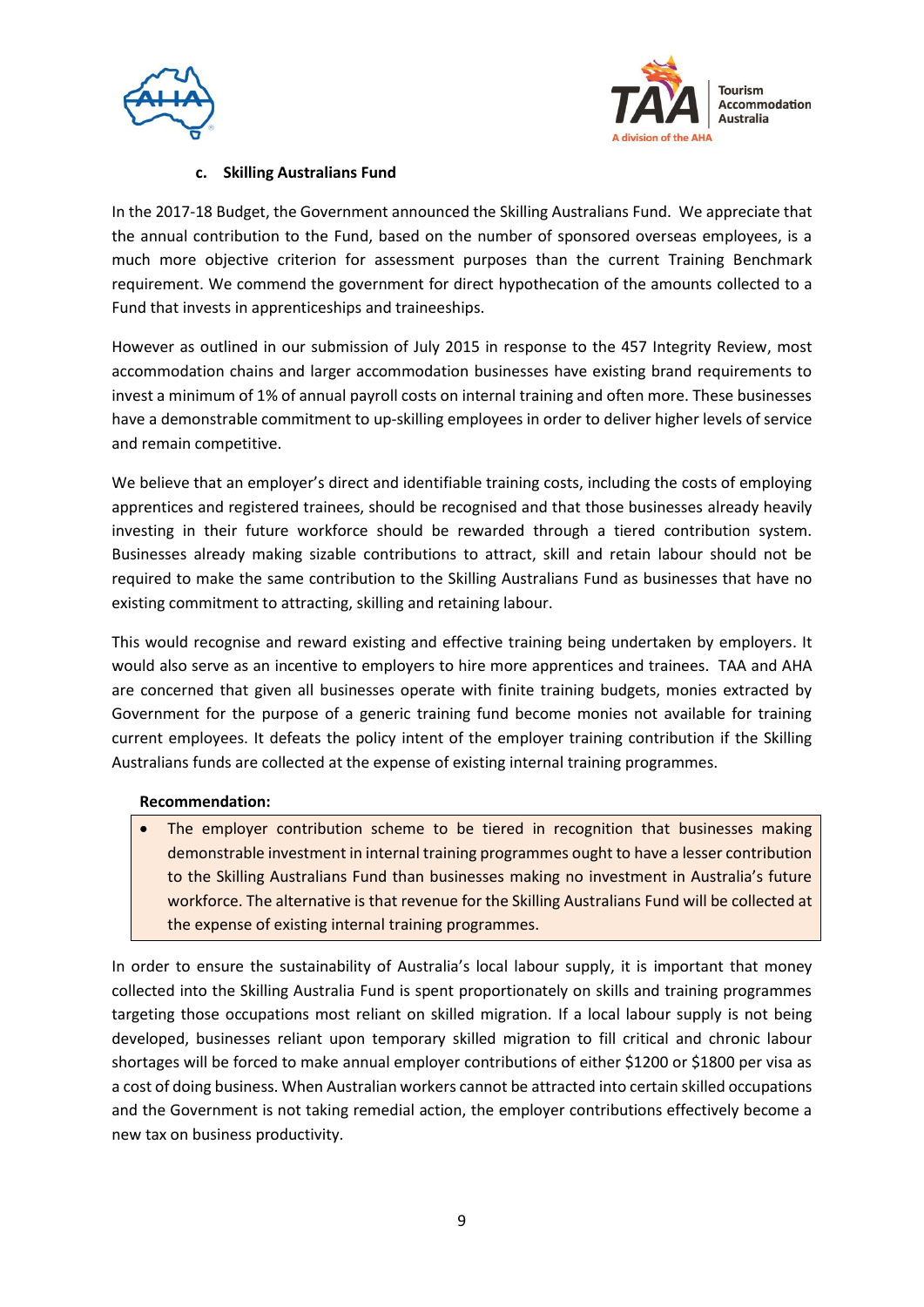



#### **Recommendation:**

 The Skilling Australians Fund to focus on developing local labour supply in occupations that are currently heavily reliant on temporary skilled migration.

If the STSOL and MLTSSL are not responsive to Australia's skilled labour requirements, the alternative is more focus and funding for apprentices to increase the local supply of labour in occupations (such as cooks and chefs), which has diminished in line with reductions in State and Commonwealth funding for apprenticeships and vocational education. In NSW alone, there has been a 26% decrease in cookery apprentice numbers over the last ten years.

To support growth in the local labour supply of cooks, TAA and AHA support the Australian Chamber of Commerce and Industry's position on apprenticeships. This position recognises the importance of a coordinated strategy and commitment to promote the value of careers in the industry if the projected 2020 shortfall of 28,000 cooks and chefs is to be addressed. This strategy and coordinated focus can be delivered by the Skilling Australians Fund.

#### **Recommendations:**

- Establish a national apprenticeship board, including representatives of the Commonwealth and State Governments, to oversee a national apprenticeship system examining the issues impacting on apprenticeships and facilitate remedial action, particularly focusing on how apprenticeships and traineeships can become more attractive to employers.
- Increase apprenticeship support funding. TAA and AHA welcome the Government's four year, \$1.5 billion Skilling Australian Fund, but notes that the funding of culinary apprentices through this programme will be vital to meet the current and predicted labour demand.
- Promote the value of apprenticeships and traineeships as a rewarding, high value employment opportunity to school students, existing workers and unemployed Australians.

#### **d. Labour Market Testing**

Given the proven labour and skills shortages in the accommodation sector, TAA and AHA continue to believe that labour market testing is not necessary and only adds cost, time and frustration to the recruitment process. For the temporary skilled migration programme to be an effective and sustainable means of filling labour shortages, labour market testing should be flexible and acknowledge employers' existing recruitment efforts (such as online website, referrals, social media and recruitment agencies) without placing additional burdens on employers. Part of this flexibility is a differentiation in the labour market testing requirements between occupations on the STSOL and MLTSSL, and that labour market testing is only required at the time of the initial visa application – not at a subsequent renewal.

Given that the composition of occupations on the MLTSSL is based on empirical data demonstrating both prevailing and long-term skills shortages, TAA and AHA believe labour market testing is redundant and should not be required for these occupations. We continue to advocate that the presence of an occupation on the MLTSSL, supported by Department of Employment and Department of Education timely data, is sufficient evidence of a labour shortage.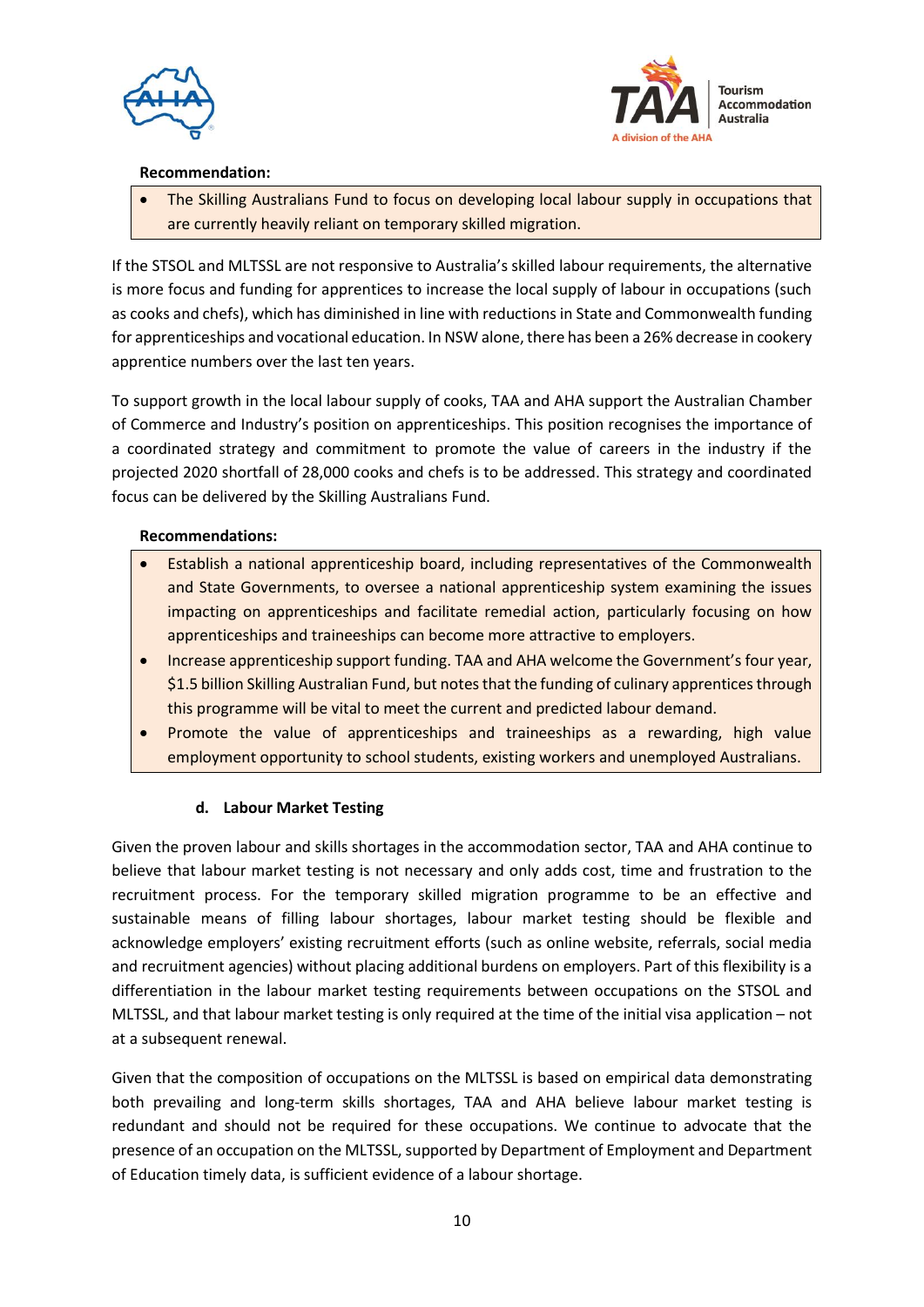



#### **Recommendation:**

- Labour market testing to be flexible, acknowledge existing recruitment efforts and genuine documented shortages in the industry and not place additional burdens on employers.
- Labour market testing to not be required for occupations on the MLTSSL.
- Labour market testing to be required only at the time of the initial visa application, not subsequent renewals.

#### **4. Conclusion/Recommendations**

While TAA and AHA support the intent of the changes announced in April 2017 to ensure that the temporary skilled migration programme does not become a de-facto permanent residency programme, it is important to acknowledge genuine industry shortages of skilled labour.

The productivity growth of the tourism and hospitality industry is crucial to Australia's successful and ongoing transition from a resources-based economy to a services-based economy. TAA and AHA are concerned that some elements of the changes will reduce the effectiveness of the programme to be responsive to the critical, chronic and well-documented skill shortages affecting the hospitality and tourism industry. In their current form, the changes relating to the revised skilled occupations lists, particular occupation caveats, the Skilling Australians Fund and labour market testing may preclude employers from using temporary skilled migrant labour in instances where the local skilled labour supply is insufficient and all efforts to secure Australians for the positions have been unsuccessful.

TAA and AHA make the following recommendations to ensure that the programme is both sustainable and effective:

- The occupations of Cook and Café and Restaurant Manager to be moved to the MLTSSL.
- Temporary skilled migrants employed as cooks to have access to a pathway to permanent residency.
- The occupation of Chef to remain on the MLTSSL.
- The definition of 'limited service restaurant' to include the statement "*A limited service restaurant is one where there is minimal quality food preparation on site"*.
- The term 'fast casual restaurant' to be removed from the list of examples of a limited service restaurant.
- The caveat on Hotel or Motel Manager to state "*Excludes positions that do not have a combination of operational and staff management responsibilities"*.
- The employer contribution scheme to be tiered to acknowledge existing, documented training costs and support for apprentice employment.
- The Skilling Australians Fund to focus on developing local labour supply in occupations that are currently heavily reliant on temporary skilled migration.
- A national apprenticeship board to be established to oversee a national apprenticeship system as part of the Skilling Australians Fund.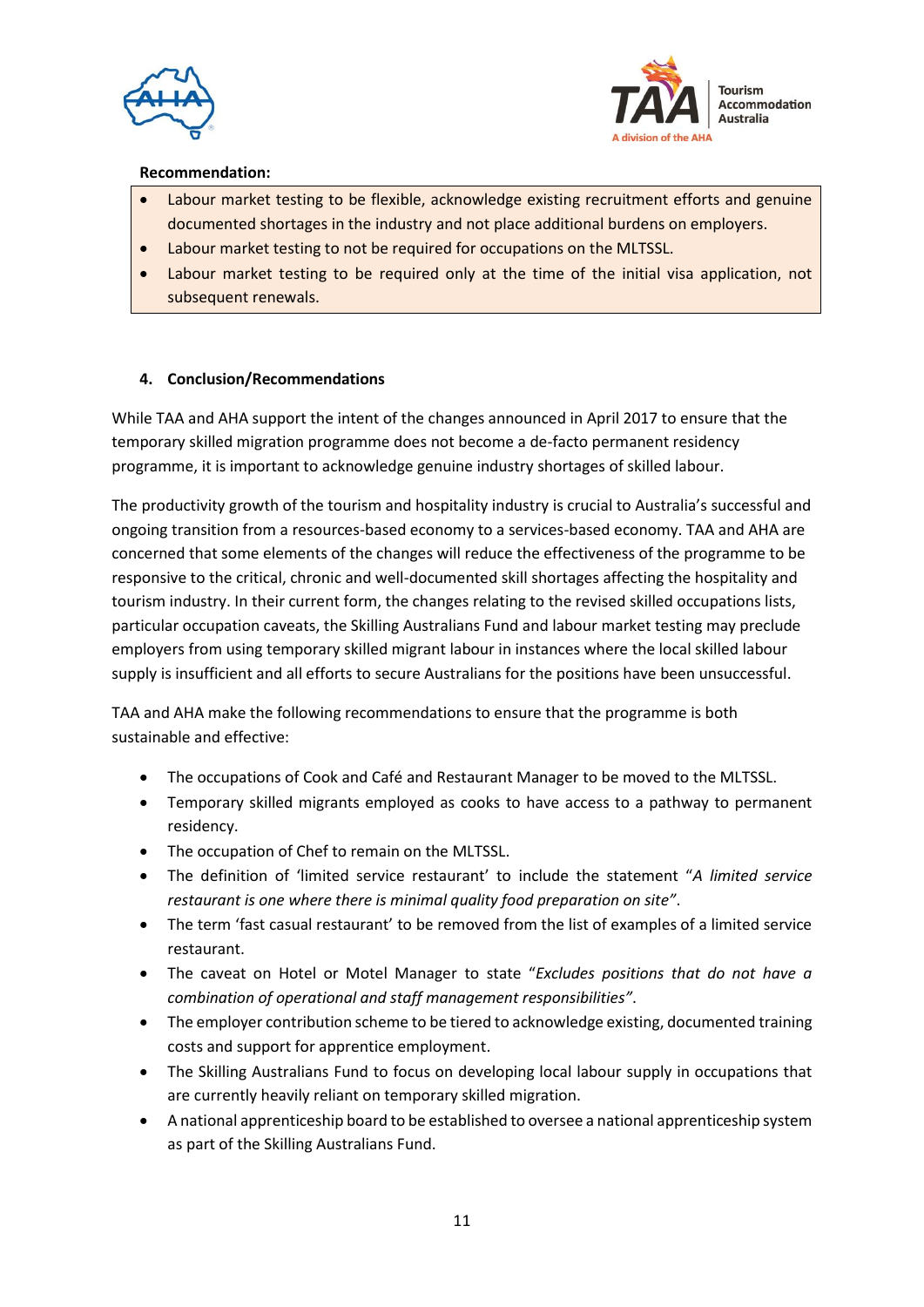



- Funding and support for culinary apprenticeships to be increased through the Skilling Australian Fund.
- Apprenticeships and traineeships to be promoted as a high value employment opportunity.
- Labour market testing to be flexible, acknowledge existing recruitment efforts and genuine documented shortages in the industry, and not place additional burdens on employers as per the recommendations of the 457 Integrity Review.
- Remove labour market testing requirements for occupations on the MLTSSL where genuine labour shortages are well supported by the Department of Employment and Department of Education.
- Requirement for labour market testing at the time of the initial visa application, not subsequent renewals.

We look forward to working with the Department to ensure the continued productivity of the hospitality and tourism industry.